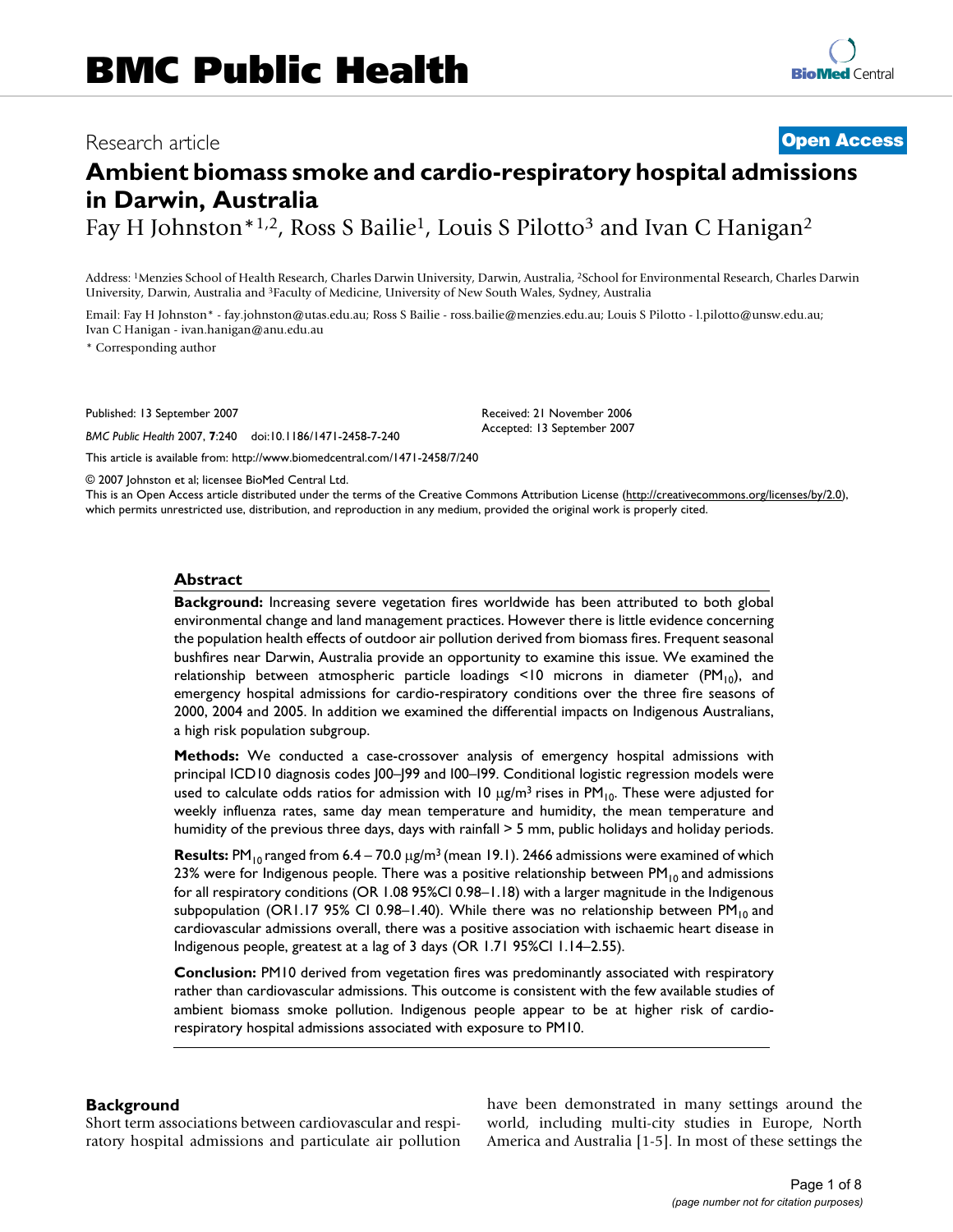main source of particles is fossil fuel combustion by industrial plants and transport although dust and biomass combustion can also make important contributions. An important gap in the currently available evidence concerns the roles of different sources of particles in contributing to ill health [6]. Although indoor biomass smoke is well recognised as a major cause of death and illness in developing countries [7] there is little evidence about the relative population health impacts of biomass combustion compared with other sources of airborne particulates [8]. However biomass combustion is becoming increasingly important as a source of ambient air pollution. The use of wood and other biomass fuels increased faster than overall energy demand in North America during the 1990s [9]. This has been attributed to its lower cost, renewable nature and a perception that wood smoke may be less harmful that exhaust from fossil fuel combustion [8]. Additionally there is a world wide increase in severe vegetation fire events associated with climate change and shifts in population settlement patterns [\[10](#page-6-0),11]. The smoke from such fires has the potential to travel vast distances and affect major population centres far from the fires [12]. The increase in wild fires has prompted an increase in deliberate landscape burning to reduce fuel loads and avert major disasters but this practice has become increasingly controversial as the adverse health effects of particulate air pollution become more widely known [13]. While it has been argued that deliberate population exposure to smoke from management fires is justifiable to prevent large wild fires, there is an immediate need for evidence concerning the public health risks or potential benefits of various burning regimes [14].

The city of Darwin, northern Australia, provides a useful setting to examine the population health impacts of outdoor air pollution from biomass combustion. Here, approximately 95% of particulate pollution is derived from fires in the surrounding savanna, which cause a smoke haze of variable severity over the city for up to eight months each year [15]. Of the 110,000 residents of the city 11,500 (approximately 11%) are Aboriginal and 25,000 less than 15 years of age [16]. The relatively high proportion of indigenous Australians provides an opportunity to examine the differential impact of ambient air pollution in this population subgroup. Aboriginal Australians have a disproportionate burden of social disadvantage, diabetes, and chronic heart and lung conditions, all of which modify the effect of air pollution on health [17-23]. Examination of the magnitude of the likely disproportionate impact of air pollution in this group has been identified as an area of research priority by Australia's Environment Protection and Heritage Council [24].

We examined the relationship between atmospheric particle loadings 10 microns or less in diameter  $(PM_{10})$  and hospital admissions for respiratory and cardiovascular conditions for the three fire seasons (April to November) of 2000, 2004 and 2005. Air quality was not measured during 2001–2003.

## **Methods**

### *Study design*

We used a case-crossover design, in which each case is their own control [\[25](#page-6-1)]. Comparison of environmental data is made between the day each case was admitted to hospital, and several referent days on which they were not admitted. Measured and unmeasured individual variables such as age and smoking status are controlled by this design. The referent days were selected from the same month and year and matched by day of week of the admission. This time-stratified method of selecting comparison days has been recommended as it ensures unbiased conditional logistic regression estimates and avoids bias resulting from time trends in the environmental exposures being examined [26].

### *Exposure measures*

During 2000  $PM_{10}$  was measured using a Rupprecht and Patashnick Tapered Element Oscillating Microbalance (TEOM) series 1400a. These data were validated by comparison with filter collections using an Ecotech MicroVol aerosol sampler with a 10 micron size selective inlet [15]. During 2004 and 2005 we used a Rupprecht and Patashnick Partisol plus model 2025 air sampler which provided 24 hour filter collections of  $PM_{10}$  ( $\mu$ g/m<sup>3</sup>) that were subsequently weighed on a mass balance. These data were validated by inter-laboratory comparison of gravimetric analyses conducted with the Marine and Atmospheric Research division of Australia's Commonwealth Scientific and Industrial Research Organisation (CSIRO). Our monitoring site was located close to the main residential areas. Particulate air pollution in Darwin has been demonstrated to be regional with high correlations between monitors located up to 25 km apart [27].

Daily meteorological data were provided by the Bureau of Meteorology and weekly consultation rates for influenzalike illness were provided by the Northern Territory (NT) Department of Health and Community Services from data routinely gathered from sentinel general practitioners.

#### *Outcome measures*

Hospital admission data were collected by the Royal Darwin Hospital (RDH), the single major public hospital and referral centre for the northern half of the Northern Territory. At discharge from hospital, separation diagnoses are assigned according to the International Classification of Diseases version 10 (ICD10) [28]. De-identified emer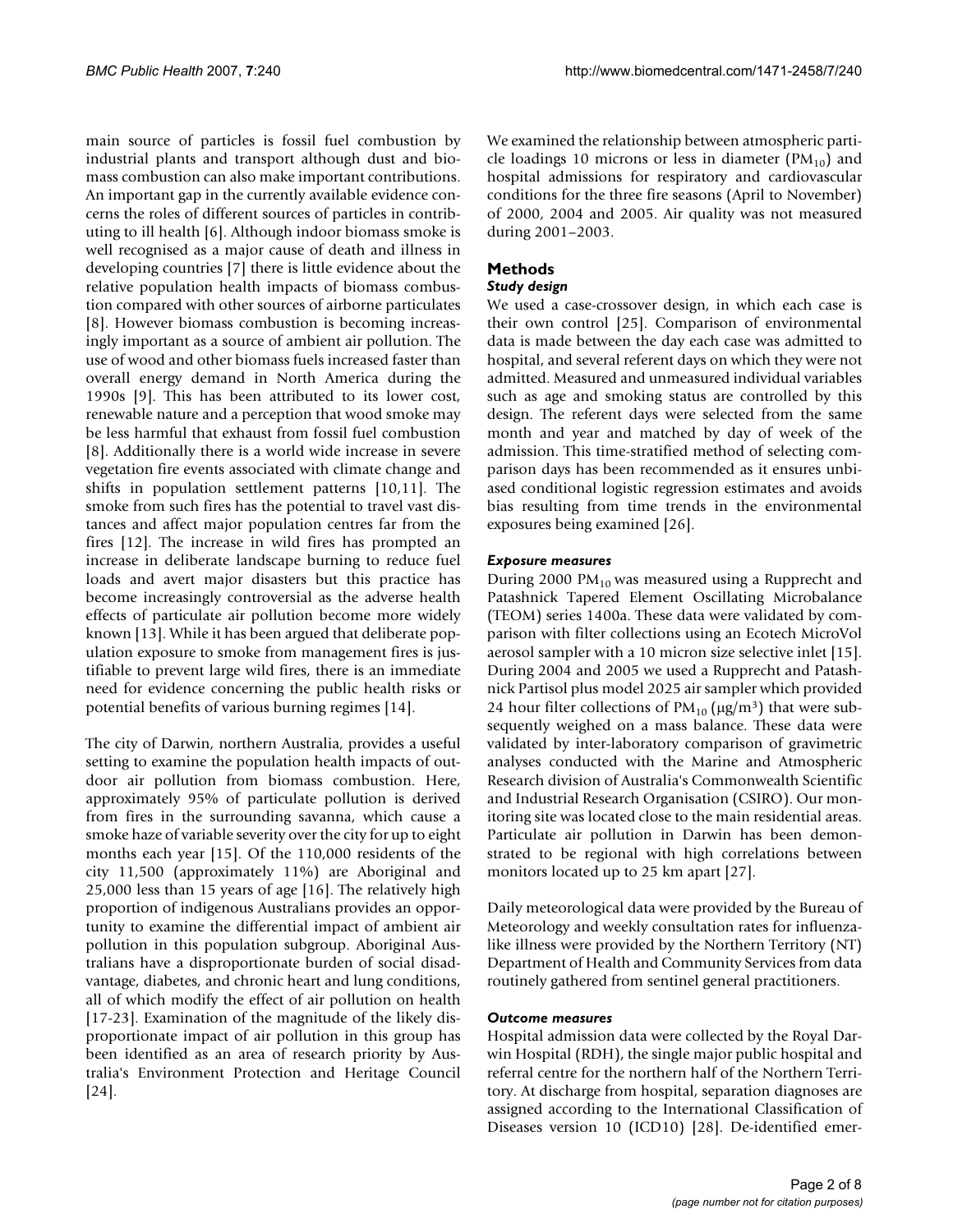gency admissions data for 2000, 2004 and 2005 with a principal ICD10 diagnosis code for respiratory and circulatory conditions were extracted from the Northern Territory Government database (Table 1). These included patients admitted through the hospital's emergency department or by direct arrangement with private doctors. Each admission included details of date of birth, gender, ethnicity, ICD principal diagnosis code, occupation, place of residence, dates of attendance, admission and discharge and a unique identifier. These data were cleaned by identifying gaps and errors in the data extraction process and by finding and eliminating duplicate records. Those whose primary residential address was not in Darwin were excluded. The excluded group comprised residents of rural communities adjacent to Darwin, remote towns and Indigenous communities within the NT and interstate travellers. We included the first admission only for each episode of illness by excluding readmissions within 4 weeks of discharge.

#### *Data analysis*

Respiratory and cardiovascular admissions were described according to Indigenous status and specific diagnostic groups for which associations with particulate air pollution have been previously documented. We used conditional logistic regression models to calculate odds ratios (OR) and 95% confidence intervals (CI) for hospital admission in relation to variation in  $PM_{10}$  adjusted for weekly influenza rate, days with rainfall > 5 mm, same day mean temperature and humidity, the mean temperature and humidity of the previous three days and public holidays. These potential confounders were chosen a priori and included in all models. School holidays were additionally included as a dummy variable for all respiratory conditions, asthma, and respiratory infections as these groups included a substantial proportion of children. (see Table 1.)

#### *Ethical approval*

Ethical approval for this research was granted by the joint Human Research Ethics Committee of the Northern Territory Government and the Menzies School of Health

Research (03/67), and the Human Research Ethics Committee of Charles Darwin University (H0369).

### **Results**

Environmental conditions and weekly influenza rates during the study period are summarised in Table 2.  $PM_{10}$ levels fluctuated throughout each dry season and often climbed or fell by  $15-20 \mu g/m^3$  over periods of just a few days. Australia's national air quality target for  $PM_{10}$  of 50 µg/m3 was exceeded a total of seven times throughout the study period.

There were 2466 emergency admissions examined of which 23% were for Indigenous people. The number of admissions by ethnicity and clinical grouping are summarised in Table 1. The relationship between hospital admissions and  $PM_{10}$  for the same day and lags up to three days are presented in Figures 1, 2, 3, 4, 5, 6. Bordering on statistical significance, admissions for all respiratory conditions were positively associated with  $10 \mu g/m^3$  increases in PM<sub>10</sub> from bushfires (OR 1.08 95%CI 0.98-1.18) with a larger magnitude in Indigenous people alone (OR1.17 95% CI 0.98–1.40). Conditions with the greatest positive associations were chronic obstructive pulmonary disease (COPD) (OR1.21 95%CI 1.0 – 1.47), asthma (OR1.14 95%CI 0.90 – 1.44) and asthma and COPD combined (OR 1.19 95%CI 1.03 – 1.38). The effect sizes were greater in Indigenous people, particularly those admitted for COPD whose odds of admission approximately doubled with each rise of 10  $\mu$ g/m<sup>3</sup> in ambient PM<sub>10</sub>. (OR 1.98) 95%CI 1.10–3.59). No association was observed between  $PM_{10}$  and respiratory infections.

There was no association between cardiovascular admissions in total and same day PM10, or lags of up to 3 days but among Indigenous people there was a positive non significant association at lags of 1 to 3 days. For ischaemic heart disease (IHD), there was a significant same day negative association (OR 0.82 95%CI 0.68–0.98) overall and in non-Indigenous people (OR 0.75 95%CI0.61–0.93). In contrast Indigenous people had a positive association that reached statistical significance at a lag of 3 days (OR 1.71 95%CI1.14–2.55).

**Table 1: Clinical conditions and ICD codes examined for admissions to Royal Darwin Hospital, 1 April – 30 November in 2000, 2004 and 2005 (N = 724 days)**

| Clinical group                        | ICD <sub>10</sub> codes | <b>Number of Admissions</b> | <b>Number Indigenous</b> | Number <15 years old |  |
|---------------------------------------|-------------------------|-----------------------------|--------------------------|----------------------|--|
| <b>Respiratory conditions – all</b>   | J00–J99                 | 1474                        | 384                      | 548                  |  |
| Asthma                                | $ 45 - 46 $             | 253                         | 65                       | 149                  |  |
| Chronic obstructive pulmonary disease | $ 40 - 44 $             | 305                         | 76                       |                      |  |
| Respiratory infections                | $ 00 - 22 $             | 778                         | 218                      | 378                  |  |
| Cardiovascular conditions - all       | $100 - 199$             | 992                         | 186                      | 12                   |  |
| Ischaemic heart disease               | $120 - 125$             | 422                         | 81                       |                      |  |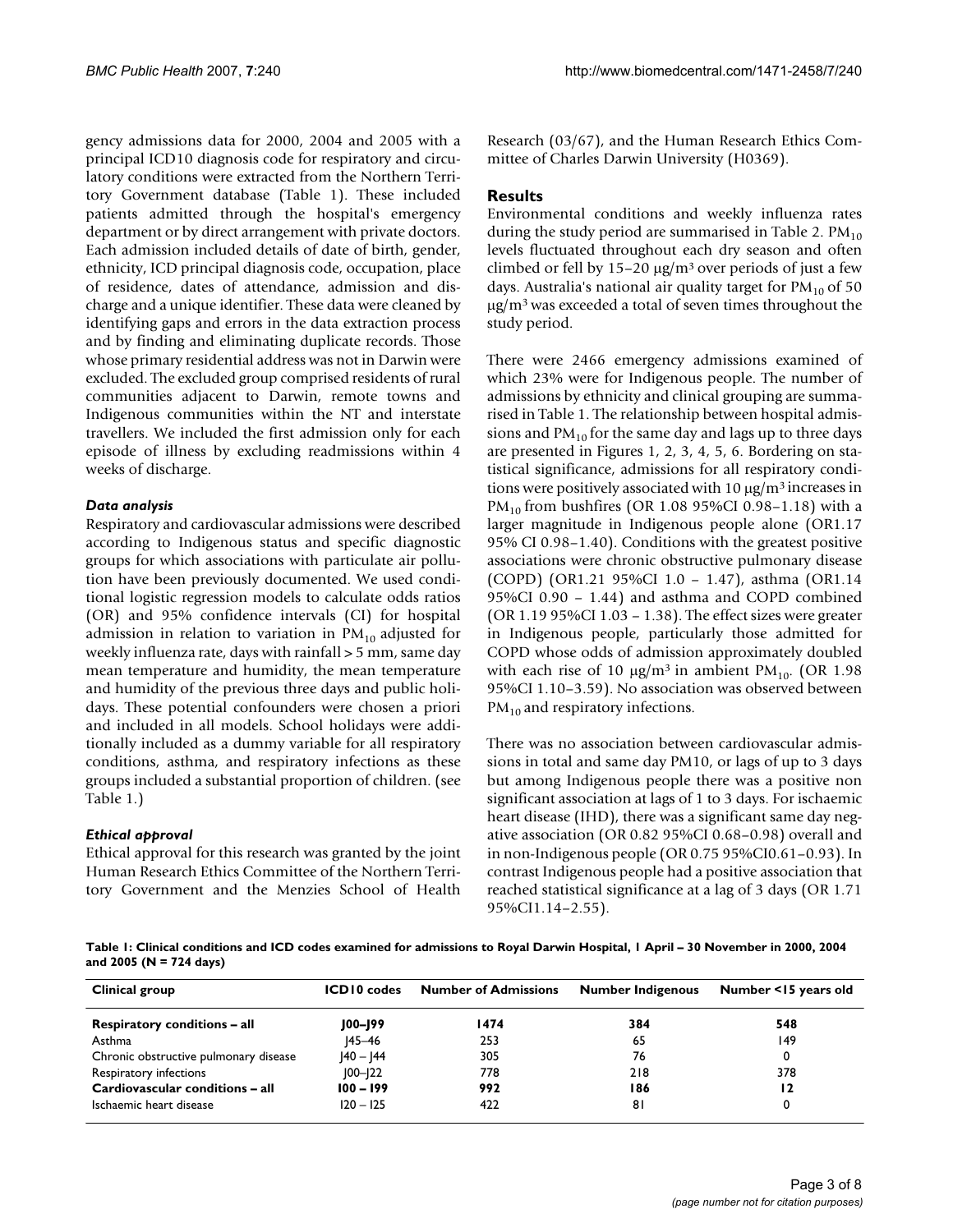| Variable                                                  | Min | 10 <sup>th</sup> percentile | 25 <sup>th</sup> percentile | 50 <sup>th</sup> percentile | 75th percentile | 90th percentile | Max   |
|-----------------------------------------------------------|-----|-----------------------------|-----------------------------|-----------------------------|-----------------|-----------------|-------|
| Daily temperature °C                                      | 19  | 24. I                       | 25.6                        | 28.9                        | 28.9            | 29.9            | 31.9  |
| Daily relative humidity (%)                               | 22  | 49.9                        | 61.4                        | 67.4                        | 72. I           | 76.5            | 91.4  |
| Daily precipitation (mm)                                  |     | 0                           | 0                           | 0                           | 0               | 1.2             | 123.4 |
| $PM_{10} (\mu g/m^3)$                                     | IJ  | 10.3                        | 13.6                        | 17.4                        | 22.3            | 27.7            | 70.0  |
| Influenza (weekly GP diagnoses<br>per 1000 consultations) | 0   | 4.3                         | 6.9                         | 10.9                        | 18.2            | 25.7            | 61.9  |

Table 2: Summary of meteorology data, PM<sub>10</sub> and influenza consultation rates in Darwin, 1 April – 30 November in 2000, 2004 and **2005 (N = 724 days)**

#### **Discussion**

We have described positive associations between particulate air pollution derived from vegetation fires and admissions to hospital for several respiratory conditions. Effect estimates were greatest for chronic lower respiratory conditions with Indigenous people being at highest risk. However, for cardiovascular conditions the associations were either negative or absent except in the Indigenous subpopulation, for which associations tended to be positive.

Our findings of predominantly respiratory impacts of air pollution from bushfires are consistent with the few available studies concerning attendances to health facilities associated with ambient biomass smoke. Several studies have documented rises of 30 –160% in attendances for



Adjusted odds ratios and 95% confidence intervals for hospi- tal admissions for all respiratory conditions per 10 µg/m3 in PM rise 10 **Figure 1**for the same day and lags up to 3 days Adjusted odds ratios and 95% confidence intervals for hospital admissions for all respiratory conditions per  $10 \mu g/m^3$  rise in PM<sub>10</sub> for the same day and lags up to 3 days.

respiratory conditions during episodes of poor air quality due to wildfires [29-32]. Additionally, two time-series studies have examined hospital admissions for both respiratory and cardiovascular outcomes in association with source-specific particulates generated by vegetations fires. Morgan et al compared the impact  $PM_{10}$  attributable to bushfires with  $PM_{10}$  attributable to all other sources in a hospital admissions series in Sydney from 1997 – 2001. While they found associations between cardio-respiratory admissions and  $PM_{10}$  from all sources, the principle associations observed in relation to bushfire generated  $PM_{10}$ was with respiratory rather than cardiovascular outcomes [33]. Mott et al examined cardio-respiratory admissions in Malaysia during severe forest fires in 1997 and also noted that admissions for respiratory, particularly asthma and COPD, rather than cardiovascular admissions were primarily affected by particulate levels [34]. This contrasts with many studies and meta-analyses of urban air pollution which have consistently demonstrated small positive associations with a range of both respiratory and cardiovascular outcomes including cerebrovascular diseases, IHD, heart failure and cardiovascular admissions overall [35,36]. Morgan et al postulated that association with cardiovascular morbidity from biomass smoke could be driven by  $PM<sub>2.5</sub>$  a smaller size class fraction of particulates rather than  $PM_{10}$  the principal exposure measure for vegetation fire smoke reported in the above studies. This was based on their observation of an association between IHD admissions and bushfire derived particulates as measured by BSP, a measure of light scatter which is better correlated with PM<sub>2.5</sub> than PM<sub>10</sub>. However this is a less likely explanation in our region where previous studies have demonstrated a very high correlation ( $r^2$  = 0.81) between PM<sub>10</sub> and  $PM_{2.5}$  [37].

Similarly, our findings of relatively large associations with respiratory outcomes are consistent with other studies of pollution from wildfires and biomass derived particulates. We observed increases of approximately 8% for all respiratory admissions, 20% for COPD and 13% for asthma admissions with incremental rises of 10  $\mu$ g/m<sup>3</sup> of  $PM_{10}$ . These were of similar magnitude to estimates reported by Mott et al for the South East Asian fires of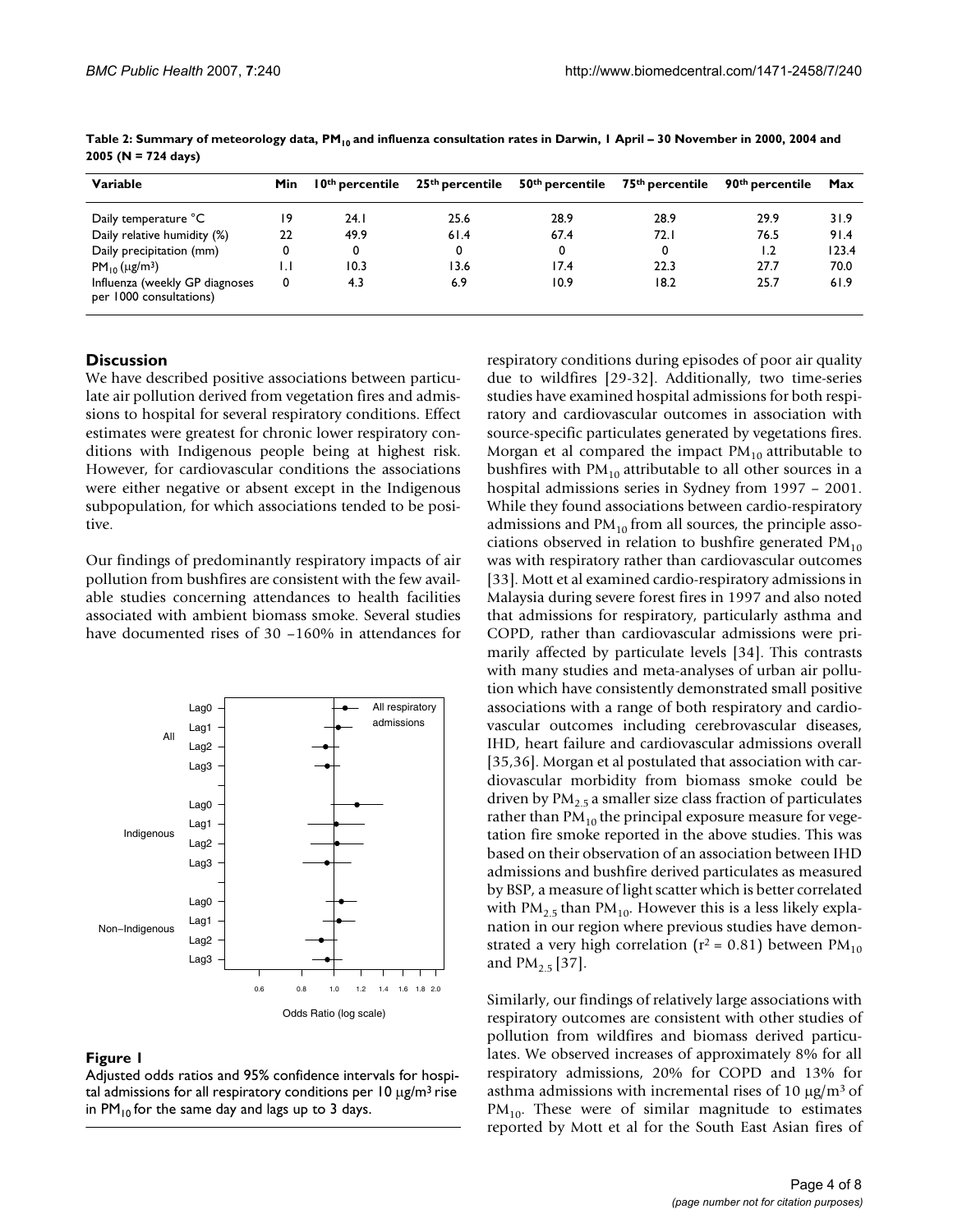



#### Figure 2

Adjusted odds ratios and 95% confidence intervals for hospital admissions for chronic obstructive pulmonary disease per 10  $\mu$ g/m<sup>3</sup> rise in PM<sub>10</sub> for the same day and lags up to 3 days.

#### Figure 4

Adjusted odds ratios and 95% confidence intervals for hospital admissions for respiratory infections per  $10 \mu g/m^3$  rise in  $PM_{10}$  for the same day and lags up to 3 days.





Adjusted odds ratios and 95% confidence intervals for hospi- tal admissions for chronic obst 10 µg/m ructive pulmonary disease per 3 rise in PM10 **Figure 3** for the same day and lags up to 3 days Adjusted odds ratios and 95% confidence intervals for hospital admissions for asthma per 10 mg/m3 rise in PM10 for the same day and lags up to 3 days.

Adjusted odds ratios and 95% tal admissions for cardiovascular conditions per 10 confidence intervals for hospi- µg/m3 in PM rise 10 **Figure 5**for the same day and lags up to 3 days Adjusted odds ratios and 95% confidence intervals for hospital admissions for cardiovascular conditions per  $10 \mu g/m^3$  rise in PM<sub>10</sub> for the same day and lags up to 3 days.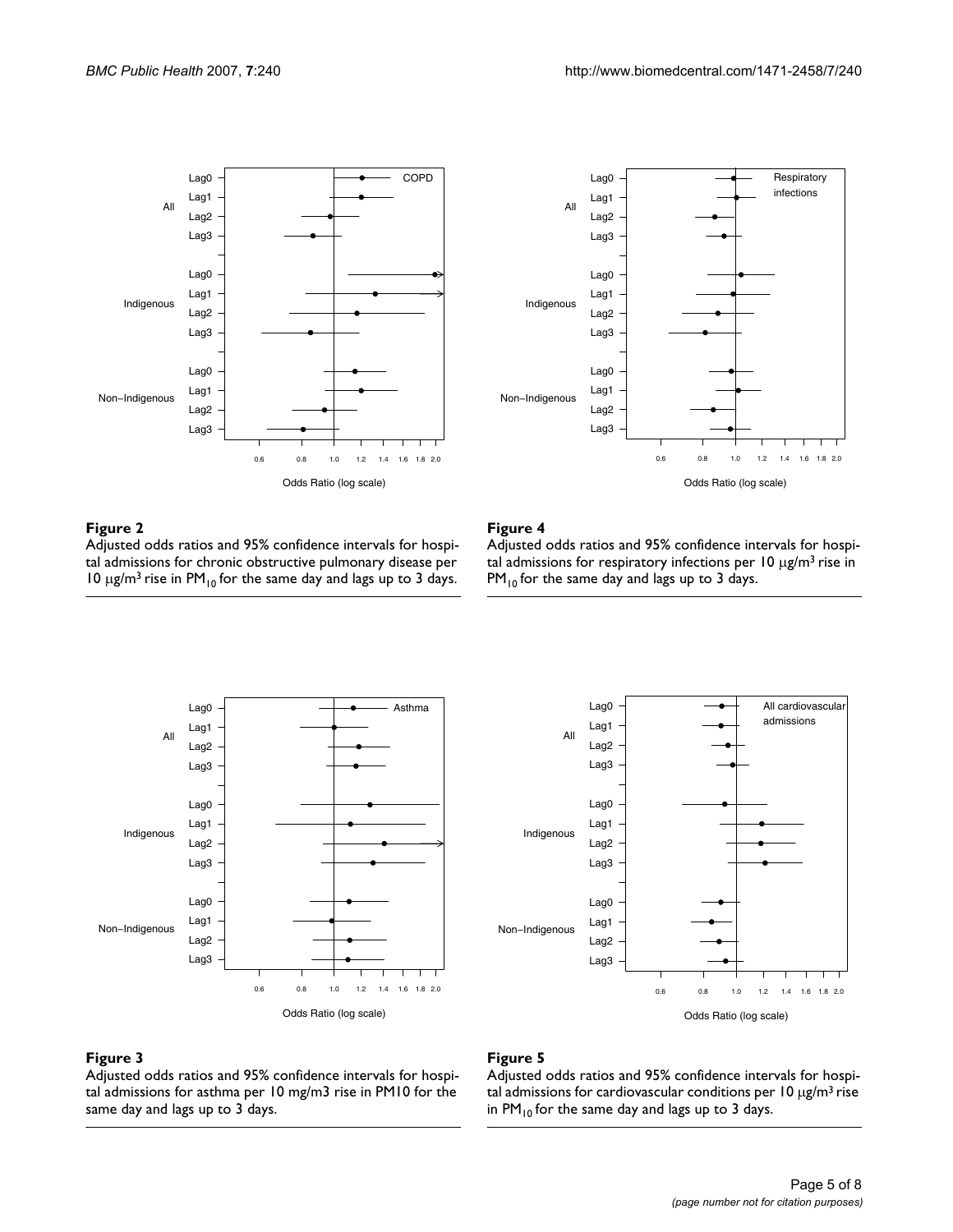

#### Figure 6

Adjusted odds ratios and 95% confidence intervals for hospital admissions for ischaemic heart disease per  $10 \mu g/m^3$  rise in PM<sub>10</sub> for the same day and lags up to 3 days.

1997 and also to an earlier study of bushfire smoke and asthma attendances conducted in Darwin [32,34]. These findings are also supported by a recent study from Brisbane, Australia, which directly compared the association between bushfire and non-bushfire derived particulates on total respiratory hospital admissions excluding influenza [38]. That study analysed the  $PM_{10}$  distribution as a three-level factor with levels defined as low  $\left($ <15 µg/m<sup>3</sup>), medium (15–20  $\mu$ g/m<sup>3</sup>) and high (>20  $\mu$ g/m<sup>3</sup>). They found that for an increase in same-day  $PM_{10}$  from low to high there was an increase in the relative risk for total respiratory hospital admissions of 19% (95%CI: 9%, 30%) whereas on non-bushfire days the associated increase was 13% (95%CI: 6%, 23%). Similarly Morgan et al reported 3.8–5% increases in association with bushfire derived particulate matter (PM) for COPD and asthma in Sydney, while not finding any association between these outcomes and PM from other sources [33]. All these estimated associations for biomass derived PM are well above those reported from meta-analyses of studies conducted in large cities of Europe and the USA that are of the order of 1–2% for all respiratory admissions and 1.5% for COPD and asthma in association with  $10 \mu g/m^3$  increases in  $PM_{10}$  [1,2,4]. They fit the pattern of a recent review of studies of  $PM_{10}$  and asthma that found greater relative risks documented in studies for which wood combustion was considered to be a major source of particulate matter [39].

While there appears to an emerging pattern of relatively greater respiratory and lesser cardiovascular adverse effects associated with particulates derived from vegetation fires compared with non-biomass sources, the available evidence is limited and further research is required to investigate this hypothesis. The relatively big effect sizes we observed could have other explanations. Darwin has relatively uniform population exposure from source-specific particulates [27], a single major hospital and excellent data collection systems in place, all of which reduce the risk of misclassification bias in the exposure and outcome measures compared with large cities with considerable regional variation in pollution levels and multiple health services. However, our relatively small population inevitably limits the precision of our point estimates as evidenced by wide confidence intervals.

The high proportion of Indigenous admissions is unlikely to have contributed to our higher effect estimates as the results for non-Indigenous admissions were very similar to the overall findings. However it is notable that the size of the associations between  $PM_{10}$  and admissions for all respiratory conditions, COPD and asthma were all more than double in Indigenous people. Additionally, and in contrast to non-Indigenous people, we observed a positive association with cardiovascular admissions in this group. While admission numbers were relatively small, and associations did not achieve statistical significance, it is clear from our findings that Indigenous people are at greater risk from ambient air pollution. This cannot be explained by differences in exposure, or individual factors such as smoking or socio-economic status as we controlled for these factors in the design of the study. It is more likely to reflect the greater burden of chronic cardio-respiratory diseases among Indigenous people, placing them at higher risk from environmental hazards such as air pollution [22,24]. Understanding the differential effects of air pollution in more vulnerable groups of people is important for determining public health policy such as the setting of air quality guidelines.

This study also highlights the public health implications of land management practices in countries with fire prone vegetation. Studies of severe air pollution generated by intense, uncontrolled fires in the USA and South East Asia have clearly demonstrated an association with serious outcomes such as hospital admissions and deaths [14]. Indeed, a recent economic analysis of a Canadian forest fire that burned for just 5 days, estimated that the health cost of the fire amounted to approximately \$12 million, largely due to the premature mortality caused by air pollution. These costs were similar the estimated cost of timber losses, and greatly exceeded the costs of containing the fire [40]. There is no doubt that the prevention of such large fires is of high priority and the public health risks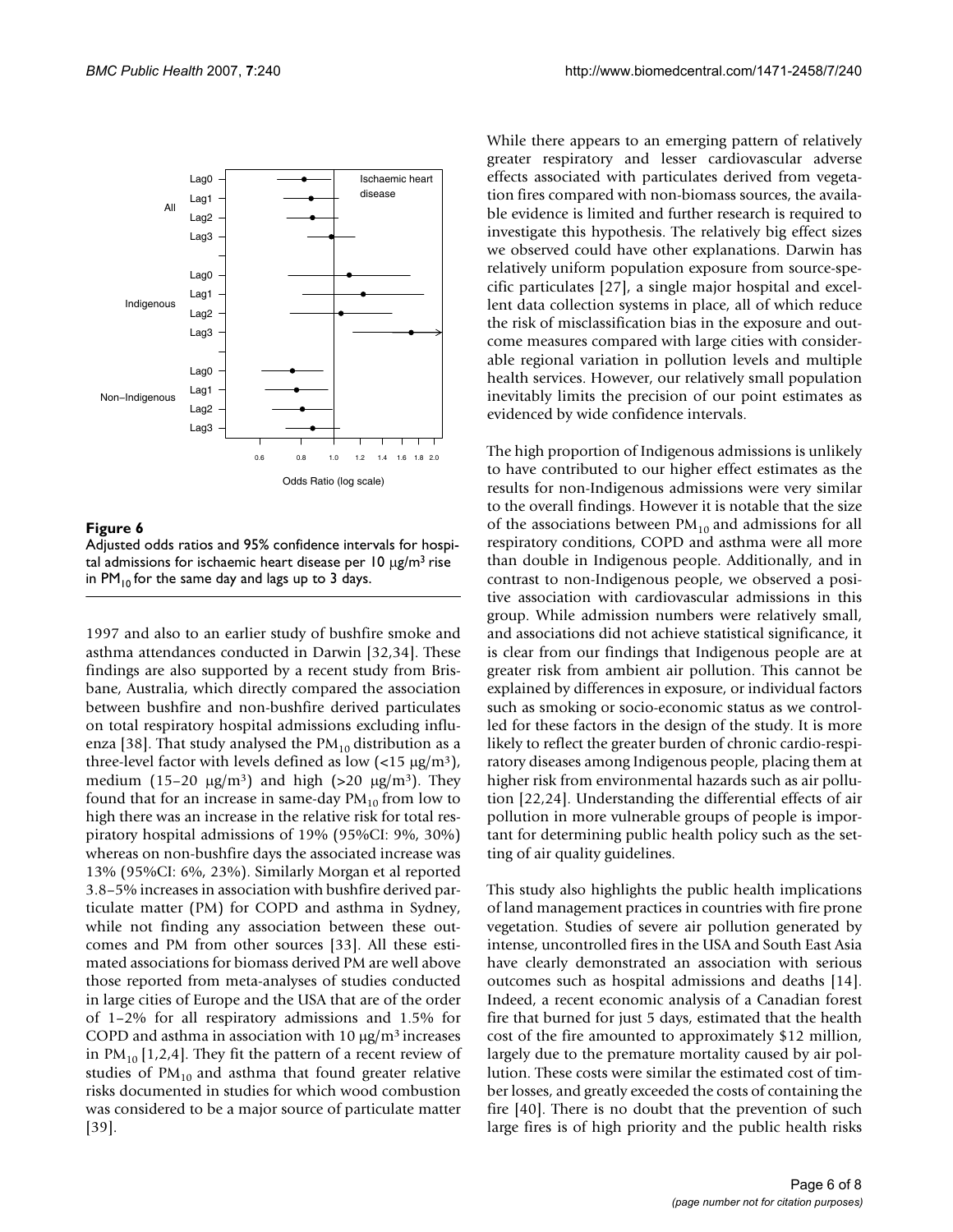from smaller fuel reduction burns should be evaluated in this context. Our findings suggest that the health impacts of lower levels of pollution as observed during our study and frequently generated by deliberate burns also require serious consideration. For example, prescribed fires should be explicitly managed to minimize pollution over urban areas and be accompanied by public health advisories to reduce the impact on people at higher risk.

#### **Conclusion**

 $PM_{10}$  was predominantly associated with respiratory rather than cardiovascular admissions in this setting where the vast majority of particulates are derived from vegetation fires. This pattern of results is in keeping with findings from the few other similar studies that have been reported. Adverse health associations were identified at relatively low levels of pollution, a result that has particular relevance for land and fire management practices world wide. Indigenous Australians are at greater risk of harm from particulate air pollution.

#### **Competing interests**

The author(s) declare that they have no competing interests.

#### **Authors' contributions**

FHJ conceived of the study, conducted the analysis and drafted the manuscript. RSB and LSP provided guidance on epidemiological methods and helped draft the manuscript. IH assisted with data analysis and helped draft the manuscript. All authors read and approved the final paper.

#### **Acknowledgements**

We thank David Parry, Michael Foley, Judy Manning, Francoise Foti and Debbie Turner for the contributions to data acquisition for this study and David Bowman for his practical support and advice. The study was funded by a linkage grant number LP 034543 from the Australian Research Council with cash and in kind support from the Northern Territory Government and Australian Bureau of Meteorology. Fay Johnston is funded by a scholarship from the Australian National Health and Medical Research Council.

#### **References**

- Samet JM, Zeger S, Dominici F, Dockery D, Schwartz J: The **National Morbidity, Mortality, and Air Pollution Study (NMMAPS). Part 2. Results.** Cambridge. Mass. , Health Effects Institute; 2000.
- 2. Medina-Ramon M, Zanobetti A, Schwartz J: **[The effect of ozone](http://www.ncbi.nlm.nih.gov/entrez/query.fcgi?cmd=Retrieve&db=PubMed&dopt=Abstract&list_uids=16443803) and PM10 on hospital admissions for pneumonia and chronic [obstructive pulmonary disease: a national multicity study.](http://www.ncbi.nlm.nih.gov/entrez/query.fcgi?cmd=Retrieve&db=PubMed&dopt=Abstract&list_uids=16443803)** *Am J Epidemiol* 2006, **163(6):**579-588.
- 3. Dominici F, Peng RD, Bell ML, Pham L, McDermott A, Zeger SL, Samet JM: **[Fine particulate air pollution and hospital admis](http://www.ncbi.nlm.nih.gov/entrez/query.fcgi?cmd=Retrieve&db=PubMed&dopt=Abstract&list_uids=16522832)[sion for cardiovascular and respiratory diseases.](http://www.ncbi.nlm.nih.gov/entrez/query.fcgi?cmd=Retrieve&db=PubMed&dopt=Abstract&list_uids=16522832)** *JAMA* 2006, **295(10):**1127-1134.
- 4. Atkinson RW, Anderson HR, Sunyer J, Ayres J, Baccini M, Vonk JM, Boumghar A, Forastiere F, Forsberg B, Touloumi G, Schwartz J, Katsouyanni K: **[Acute effects of particulate pollution on respi](http://www.ncbi.nlm.nih.gov/entrez/query.fcgi?cmd=Retrieve&db=PubMed&dopt=Abstract&list_uids=11734437)[ratory admissions. Results from the APHEA 2 project.](http://www.ncbi.nlm.nih.gov/entrez/query.fcgi?cmd=Retrieve&db=PubMed&dopt=Abstract&list_uids=11734437)** *Am J Respir Crit Care Med* 2001, **164:**1860-1866.
- 5. Simpson RW, Williams G, Petroeschevsky A, Best NG, Morgan G, Denison L, Hinwood AL, Neville G: **[The short-term effects of air](http://www.ncbi.nlm.nih.gov/entrez/query.fcgi?cmd=Retrieve&db=PubMed&dopt=Abstract&list_uids=15991768) [pollution on hospital admissions in four Australian cities.](http://www.ncbi.nlm.nih.gov/entrez/query.fcgi?cmd=Retrieve&db=PubMed&dopt=Abstract&list_uids=15991768)** *Aust N Z J Public Health* 2005, **29(3):**213-221.
- 6. Pope III CA, Dockery DW: **2006 Critical Review -- Health Effects of Fine Particulate Air Pollution: Lines that Connect.** *J Air Waste Manage Assoc* 2006, **56:**709-742.
- 7. Ezzati M, Kammen DM: **[The health impacts of exposure to](http://www.ncbi.nlm.nih.gov/entrez/query.fcgi?cmd=Retrieve&db=PubMed&dopt=Abstract&list_uids=12417475) [indoor air pollution from solid fuels in developing countries:](http://www.ncbi.nlm.nih.gov/entrez/query.fcgi?cmd=Retrieve&db=PubMed&dopt=Abstract&list_uids=12417475) [knowledge, gaps, and data needs.](http://www.ncbi.nlm.nih.gov/entrez/query.fcgi?cmd=Retrieve&db=PubMed&dopt=Abstract&list_uids=12417475)** *Environ Health Perspect* 2002 , **110(11):**1057-1068.
- 8. Naeher LP, Brauer M, Lipsett M, Zelikoff JT, Simpson CD, Koenig JQ, Smith KR: **[Woodsmoke health effects: a review.](http://www.ncbi.nlm.nih.gov/entrez/query.fcgi?cmd=Retrieve&db=PubMed&dopt=Abstract&list_uids=17127644)** *Inhal Toxicol* 2007, **19(1):**67-106.
- 9. IEA: **Energy Balances of OECD Countries.** Edited by: Agency IE. Paris ; 2004.
- <span id="page-6-0"></span>10. Association for Fire Ecology: **The San Diego Declaration on climate change and fire management.** [[http://www.emmps.wsu.edu/firecongress/PDF1/San-Diego-Declara](http://emmps.wsu.edu/firecongress/PDF1/San-Diego-Decloration-on-Climate-Change-and-Fire-Management-2006.pdf) [tion-on-Climate-Change-and-Fire-Management-2006.pdf\]](http://emmps.wsu.edu/firecongress/PDF1/San-Diego-Decloration-on-Climate-Change-and-Fire-Management-2006.pdf).
- 11. Schwela D: **Fire disasters: The WHO-UNEP-WMO health guidelines for vegetation fire events.** *Ann Burns and Fire Disasters* 2001, **XIV(4):**.
- 12. Sapkota A, Symons JM, Kleissl J, Wang L, Parlange MB, Ondov J, Breysse PN, Diette GB, Eggleston PA, Buckley TJ: **[Impact of the 2002](http://www.ncbi.nlm.nih.gov/entrez/query.fcgi?cmd=Retrieve&db=PubMed&dopt=Abstract&list_uids=15667071) [Canadian forest fires on particulate matter air quality in Bal](http://www.ncbi.nlm.nih.gov/entrez/query.fcgi?cmd=Retrieve&db=PubMed&dopt=Abstract&list_uids=15667071)[timore city.](http://www.ncbi.nlm.nih.gov/entrez/query.fcgi?cmd=Retrieve&db=PubMed&dopt=Abstract&list_uids=15667071)** *Environ Sci Technol* 2005, **39(1):**24-32.
- 13. Ellis S, Kanowski P, Whelan R: **National Inquiry on Bushfire Mitigation and Management.** Canberra , Commonwealth of Australia; 2004.
- 14. Bowman DMJS, Johnston FH: **Wildfire Smoke, Fire Management, and Human Health.** *EcoHealth* 2005, **2:**76–80.
- 15. Gras J, Parry D, Jong T, Mungksgaad N, Ayers G, Keywood M, Boast K, Powell J, Selleck P, Firestone T: **A pilot study of the air quality in Darwin NT.** Darwin , Department of Infrastucture Planning and Environment. Northern Territory Government; 2001:1 -17.
- 16. Australian Bureau of Statistics: **2001 Census. Basic Community Profile and Snapshot 705 Darwin, Australia, Northern Territory. Catalogue No. 2001.0.** ABS; 2002.
- 17. O'Neill MS, Veves A, Zanobetti A, Sarnat JA, Gold DR, Economides PA, Horton ES, Schwartz J: **[Diabetes enhances vulnerability to](http://www.ncbi.nlm.nih.gov/entrez/query.fcgi?cmd=Retrieve&db=PubMed&dopt=Abstract&list_uids=15927967) [particulate air pollution-associated impairment in vascular](http://www.ncbi.nlm.nih.gov/entrez/query.fcgi?cmd=Retrieve&db=PubMed&dopt=Abstract&list_uids=15927967)** [reactivity and endothelial function.](http://www.ncbi.nlm.nih.gov/entrez/query.fcgi?cmd=Retrieve&db=PubMed&dopt=Abstract&list_uids=15927967) **111(22):**2913-2920.
- 18. Zanobetti A, Schwartz J: **[The effect of particulate air pollution](http://www.ncbi.nlm.nih.gov/entrez/query.fcgi?cmd=Retrieve&db=PubMed&dopt=Abstract&list_uids=16079066)** on emergency admissions for myocardial infarction: a multi-<br>
city case-crossover analysis. Environ Health Perspect 2005, [city case-crossover analysis.](http://www.ncbi.nlm.nih.gov/entrez/query.fcgi?cmd=Retrieve&db=PubMed&dopt=Abstract&list_uids=16079066) **113(8):**978-982.
- 19. Anderson HR, Atkinson RW, Bremner SA, Marston L: **[Particulate](http://erj.ersjournals.com/cgi/content/abstract/21/40_Suppl/39S) [air pollution and hospital admissions for cardiorespiratory](http://erj.ersjournals.com/cgi/content/abstract/21/40_Suppl/39S) [diseases: are the elderly at greater risk?](http://erj.ersjournals.com/cgi/content/abstract/21/40_Suppl/39S)** *Eur Respir J* 2003, **40(Supplement):**39s-46s.
- 20. O'Neill MS, Jerrett M, Kawachi I, Levy JL, Cohen AJ, Gouveia N, Wilkinson P, Fletcher T, Cifuentes L, Schwartz J: **[Health, wealth](http://www.ncbi.nlm.nih.gov/entrez/query.fcgi?cmd=Retrieve&db=PubMed&dopt=Abstract&list_uids=14644658) [and air pollution: advancing theory and methods.](http://www.ncbi.nlm.nih.gov/entrez/query.fcgi?cmd=Retrieve&db=PubMed&dopt=Abstract&list_uids=14644658)** *Environ Health Perspect* 2003, **111(16):**1861-1870.
- 21. Martins MC, Fatigati FL, Vespoli TC, Martins LC, Pereira LA, Martins MA, Saldiva PH, Braga AL: **[Influence of socioeconomic condi](http://www.ncbi.nlm.nih.gov/entrez/query.fcgi?cmd=Retrieve&db=PubMed&dopt=Abstract&list_uids=14684725)[tions on air pollution adverse health effects in elderly people:](http://www.ncbi.nlm.nih.gov/entrez/query.fcgi?cmd=Retrieve&db=PubMed&dopt=Abstract&list_uids=14684725) [an analysis of six regions in Sao Paulo, Brazil.](http://www.ncbi.nlm.nih.gov/entrez/query.fcgi?cmd=Retrieve&db=PubMed&dopt=Abstract&list_uids=14684725)** *J Epidemiol Community Health* 2004, **58(1):**41-46.
- 22. Trewin D, Madden R: **National Aboriginal and Torres Strait Islander Health Survey 2004-05 Cat. No. 4715.0.** Australian Bureau of Statistics; 2006.
- 23. Linacre S: **National Aboriginal and Torres Strait Islander Social Survey 2002. Cat. No. 4714.0.** Australian Bureau of Statistics; 2004.
- 24. Environment Protection and Heritage Council: **Priority Research Areas: Co-operative Studies on Priority Air Quality and Health Related Issues.** [http://www.ephc.gov.au/ephc/ [\[http://www.ephc.gov.au/ephc/](http://www.ephc.gov.au/ephc/aq_research.html) [aq\\_research.html\]](http://www.ephc.gov.au/ephc/aq_research.html).
- <span id="page-6-1"></span>25. Jaakkola JJ: **[Case-crossover design in air pollution epidemiol](http://erj.ersjournals.com/cgi/content/abstract/21/40_Suppl/81S)[ogy.](http://erj.ersjournals.com/cgi/content/abstract/21/40_Suppl/81S)** *Eur Respir J* 2003, **40(Suppl):**81s-85s.
- 26. Janes H, Sheppard L, Lumley T: **[Case-crossover analyses of air](http://www.ncbi.nlm.nih.gov/entrez/query.fcgi?cmd=Retrieve&db=PubMed&dopt=Abstract&list_uids=16222160) [pollution exposure data: referent selection strategies and](http://www.ncbi.nlm.nih.gov/entrez/query.fcgi?cmd=Retrieve&db=PubMed&dopt=Abstract&list_uids=16222160) [their implications for bias.](http://www.ncbi.nlm.nih.gov/entrez/query.fcgi?cmd=Retrieve&db=PubMed&dopt=Abstract&list_uids=16222160)** *Epidemiology* 2005, **16(6):**717-726.